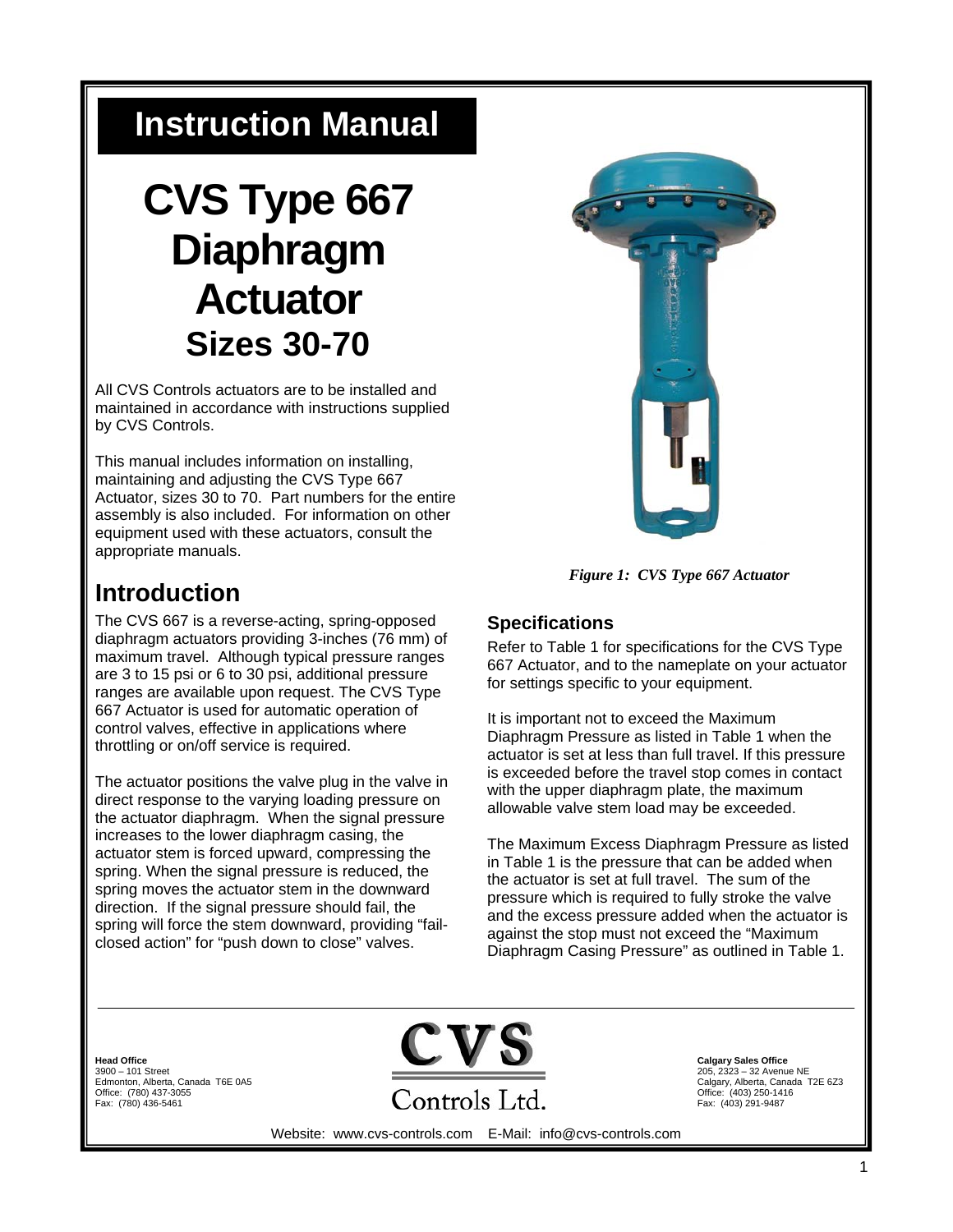| <b>Specification</b>    |                            | <b>Actuator Size</b> |           |           |             |             |             |            |            |            |
|-------------------------|----------------------------|----------------------|-----------|-----------|-------------|-------------|-------------|------------|------------|------------|
|                         |                            | 30                   | 34        | 40        | 45          | 46          | 50          | 60         | 70         |            |
| Nominal Effective Area  |                            | Sq. In.              | 46        | 69        | 69          | 105         | 156         | 105        | 156        | 220        |
|                         |                            | Sq. cm               | 297       | 445       | 445         | 677         | 1006        | 677        | 1006       | 1419       |
| Yoke Boss Size Diameter |                            | In.                  | $2 - 1/8$ | $2 - 1/8$ | $2 - 13/16$ | $2 - 13/16$ | $2 - 13/16$ | $3 - 9/16$ | $3 - 9/16$ | $3 - 9/16$ |
|                         |                            | mm                   | 54        | 54        | 71          | 71          | 71          | 90         | 90         | 90         |
| Valve Stem Size         |                            | In.                  | 3/8       | 3/8       | 1/2         | 1/2         | 1/2         | 3/4        | 3/4        | 3/4        |
|                         |                            | mm                   | 9.5       | 9.5       | 12.7        | 12.7        | 12.7        | 19.1       | 19.1       | 19.1       |
| Max. Allowable Output   |                            | Lbs                  | 2300      | 2300      | 2700        | 5650        | 7550        | 5650       | 6800       | 8800       |
| Thrust                  |                            | N                    | 10,230    | 10,230    | 12,010      | 25,131      | 33,582      | 25,131     | 30,246     | 39,142     |
|                         | Standard                   | In.                  | 3/4       | 3/4       | $1 - 1/2$   | 2           | 2           | 2          | 2          | 3          |
| Maximum                 |                            | mm                   | 19        | 19        | 38          | 51          | 51          | 51         | 51         | 76         |
| Travel <sup>2</sup>     | Top-Loaded                 | In.                  | ---       | 3/4       | ---         | 3/4         | ---         | ---        | $1 - 1/8$  | ---        |
|                         |                            | mm                   | ---       | 19        | ---         | 19          | ---         | ---        | 29         | ---        |
|                         | Max. Diaphragm Pressure to | Psig                 | 40        | 45        | 45          | 50          | 45          | 50         | 45         | 40         |
| <b>Stroke Actuator</b>  |                            | Bar                  | 2.8       | 3.1       | 3.1         | 3.4         | 3.1         | 3.4        | 3.1        | 2.8        |
| Max. Excess Diaphragm   |                            | Psig                 | 70        | 45        | 45          | 30          | 15          | 30         | 15         | 15         |
| Pressure                |                            | Bar                  | 4.8       | 3.1       | 3.1         | 2.1         | 1.0         | 2.1        | 1.0        | 1.0        |
| Max. Diaphragm Case     |                            | Psig                 | 110       | 90        | 90          | 65          | 55          | 65         | 55         | 55         |
| Pressure <sup>'</sup>   |                            | Bar                  | 7.6       | 6.2       | 6.2         | 4.5         | 3.8         | 4.5        | 3.8        | 3.8        |
|                         |                            | Lb                   | 40        | 60        | 56          | 95          | 125         | 97         | 125        | 254        |
| Approximate Weight      |                            | Kg                   | 18        | 27        | 25          | 43          | 57          | 44         | 57         | 115        |

#### **Table 1: CVS Type 667 Diaphragm Actuator Specifications**

or the maximum allowable valve stem load. 2. Actuator travel may be less than the value specified after being connected to the valve.

### **Installation**

The CVS Type 667 Diaphragm Actuator is usually delivered mounted on a CVS Controls valve body. When installing the valve body into the pipeline, consult the instructions for that particular valve body.

Should you have any questions during the installation procedure, consult your CVS Controls representative.

### **Actuator Mounting**

- 1. Install the stem locknuts onto the valve stem and place the travel indicator disc onto the locknuts.
- 2. If the valve is direct-acting, push the valve stem down to close the valve. If the valve is reverseacting, push the valve stem down to open the valve.
- 3. Place the actuator onto the valve bonnet. If necessary, use a hoist or lift the actuator in order to slip the yoke locknut over the valve stem.
- 4. Screw the yoke locknut onto the bonnet securing the actuator to the bonnet.
- 5. Apply required supply pressure to actuator. If using a 6-30 signal, apply 35 psi. If using a 3-15 signal, apply 20 psi to move the actuator stem to the top of the travel.
- 6. Align the indicator disc with the travel side on the actuator by adjusting the locknuts.
- 7. Raise the valve plug until the travel disc aligns with the top of the scale (full travel).
- 8. Clamp the actuator and valve body stems between the two stem connector halves. Insert and tighten both stem connector cap screws.

**Note:** Avoid clamping the tip of either the valve stem or the actuator stem in the stem connector. Failure to completely clamp the stems may strip the threads and affect proper operation. The length of each stem clamped in the stem connector should be equal to or greater than the diameter of that stem.

- 9. Lift the travel indicator disc to the stem connector and thread the stem locknuts against the stem connector.
- 10. Realign the travel indicator scale to show the valve position.

### **Loading Connection**

- 1. The loading pressure is connected to the 1/4 inch NPT connection in the side of the yoke.
- 2. For the CVS 667 Actuator Size 70, remove the 1/4-inch bushing in the 1/2-inch NPT female connection to increase the connection size if desired. Piping or tubing can be used, but should be kept as short as possible to avoid transmission lag in the control signal. If an accessory is attached to the actuator ensure that it has been properly secured.
- 3. If the valve positioner is provided as part of the original equipment, the loading pressure connection will be made at the CVS Controls manufacturing facility.
- 4. Check the valve stem travel by cycling the actuator several times. Ensure that the proper travel occurs when the correct pressure range is applied to the diaphragm.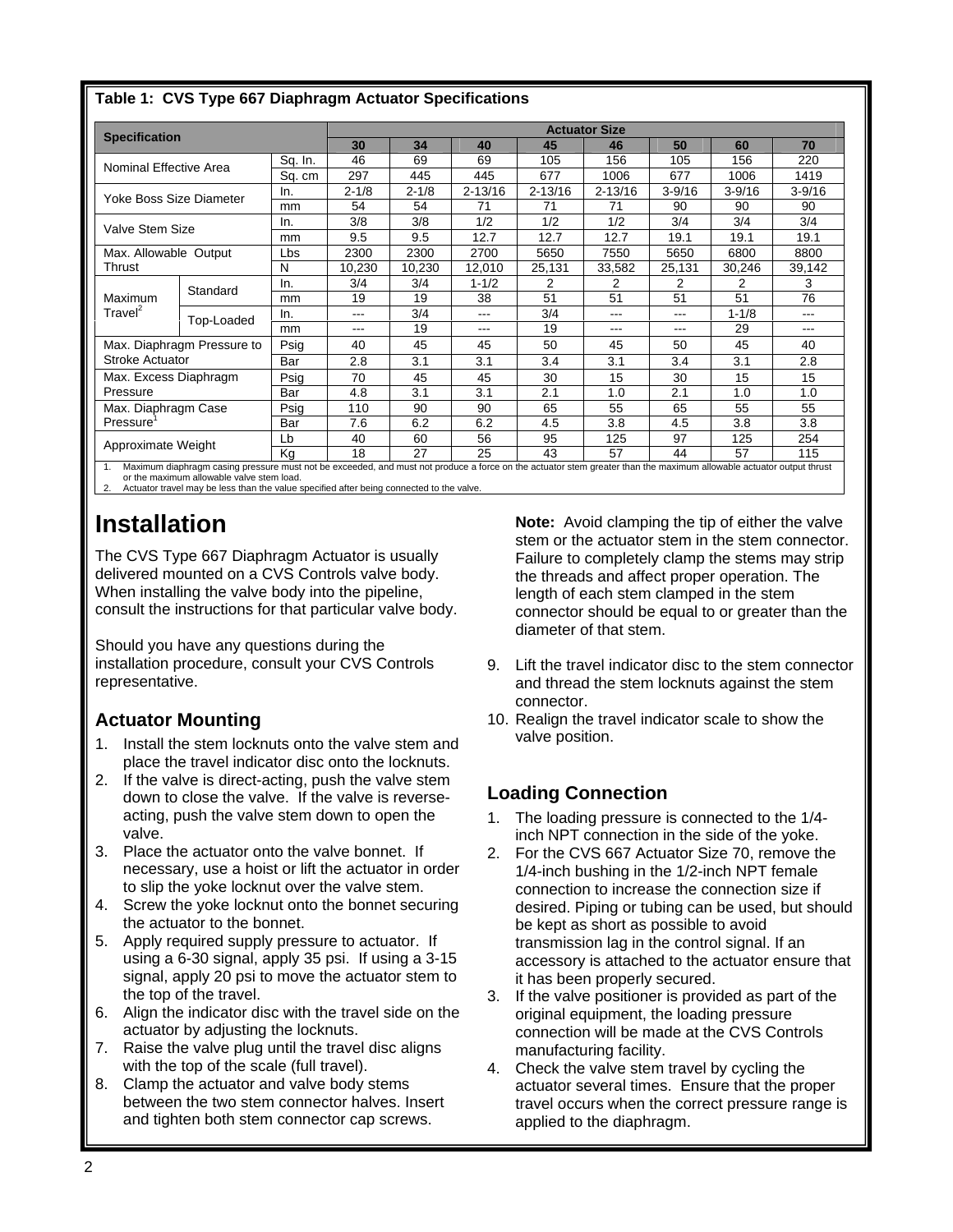

*Figure 2: Schematic of CVS Type 667 Actuator* 

#### **Loading Connection cont'd**

5. If the valve stem travel or pressure range is incorrect, refer to the "Adjustments" section of this manual.

Do not place the valve in service if it is not responding properly to diaphragm loading pressure changes.

For ease of service, ensure that the control valve is located for easy access and serviceability with room above for accessibility. Ensure that sufficient room is provided below should removal of the actuator and valve plug be necessary.

### **Adjustments**

### **Travel**

Refer to the nameplate on the yoke of the actuator for details on the specific construction and operating range of the control valve assembly.

The requirements of your specific application will dictate the spring and diaphragm used in your CVS Type 667 Actuator, and when in service, the actuator should create full travel of the valve plug when diaphragm pressure is applied according to the range indicated on the name plate. Generally, the diaphragm pressure range is 3 to 15 PSI or 6 to 30 PSI, but other ranges may be used.

If the motion during the actuator travel differs from the travel stamped on the actuator nameplate, adjust according to the following directions. In order to adjust the travel of a direct-acting valve, slightly pressure the actuator to move the valve plug off of the seat. This reduces the chance of damaging the valve plug or seat during adjustments.

- 1. Loosen and back off the stem locknuts and indicator disc from the stem connector.
- 2. Loosen the stem connector cap screws.

**Note:** Do not use wrenches or other tools directly on the valve stem as this could cause damage to the stem surface and valve packing.

- 3. Tighten the locknuts (Keys 14 and 20) and complete the adjustment by either screwing the valve stem into the stem connector to lengthen travel or out of the stem connector to shorten travel.
- 4. Cycle the actuator to ensure that the correct travel has been achieved and repeat the adjustment if necessary.
- 5. When the correct travel has been reached tighten the stem connector cap screws.
- 6. Raise the travel indicator disc by threading the stem locknuts against the stem connector.
- 7. Adjust the travel scale to match the disc.

#### **Spring**

If the loading pressure range applied to reach the desired travel differs from that specified on the nameplate, a spring adjustment is required.

Check the "Bench Set" pressure range on the nameplate when the valve contains no pressure and the packing is loosely inserted in the bonnet. Refer to the "Diaphragm Pressure" range on the nameplate when the valve is controlling the specified pressure drop and the packing is tightened to stop leaks around the stem.

- 1. Monitor the loading pressure while making adjustments. Be sure not to exceed the pressure specifications of either the loading regulator or the actuator casings.
- 2. Each actuator spring has a fixed pressure span. Changing the spring compression shifts the span up or down to make the valve travel coincide with the loading pressure range.



*Figure 3: Nameplate on CVS Type 667 Actuator*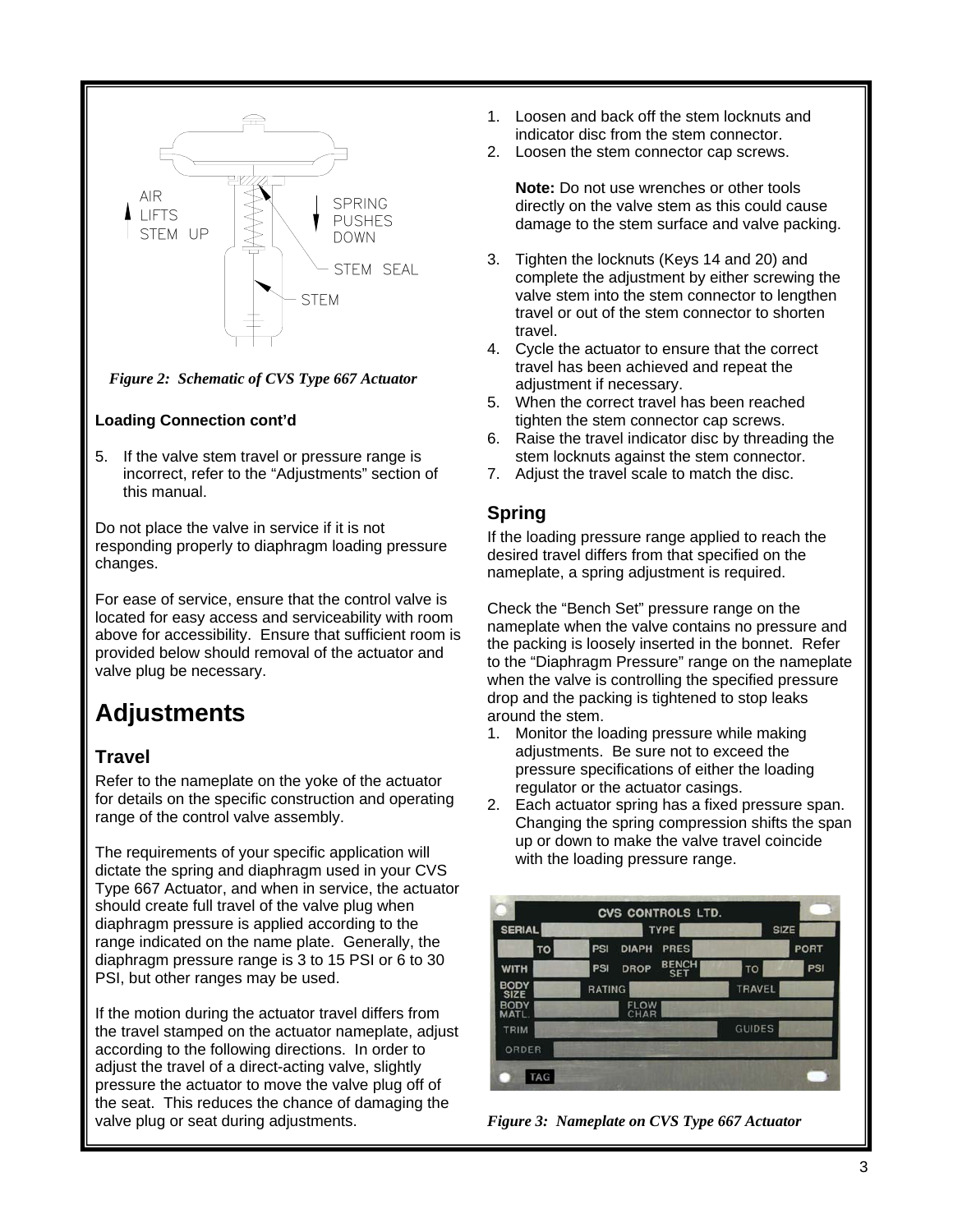#### **Spring Adjustments cont'd**

3. To shift the span up, turn the spring adjustor (Key 11) into the yoke. To shift the span down, turn the spring adjustor out of the yoke.

For operation of the CVS 667 Diaphragm Actuator the actuator stem and valve plug stem must move freely in response to the loading pressure change on the diaphragm.

### **Maintenance**

Actuator parts are subject to normal wear and tear and should be inspected regularly. The frequency of inspection and replacement of parts is dependent on the severity of operating conditions.

#### **WARNING**

**A sudden release of pressure or any uncontrolled process fluid can cause personal injury or damage to property. Prior to any disassembly, be sure to:** 

- **Isolate the valve from the process,**
- **Release all process pressure**
- **Vent the actuator loading pressure, and**
- **Relieve all spring compression.**

### **Disassembly**

Although the following instructions describe how the CVS Type 667 Diaphragm Actuator can be completely disassembled, when inspection or repairs are required, only disassemble those parts required to accomplish the job. Key numbers refer to Figures 4 and 5.

- 1. Bypass the control valve and reduce the loading pressure to atmospheric.
- 2. Remove the tubing or piping from the connection in the top of the yoke (Key 9). For top-loaded construction also remove the piping or tubing from the connection in the upper diaphragm casing (Key 7).
- 3. Thread the spring adjustor (Key 2) off the stem (Key 3) to remove all spring compression.
- 4. If necessary remove the actuator from the valve body by separating the stem connector (Key 21) and removing the yoke locknut.
- 5. Remove the spring adjustor (Key 2) from the actuator stem (Key 3) and lift the spring seat and spring (Keys 4 and 1) out of the yoke.
- 6. Remove the diaphragm casing cap screws and nuts (Keys 10 and 14) and lift off the upper diaphragm casing (Key 7).
- 7. Remove the following parts: diaphragm (Key 6), diaphragm plate (Key 5), spacer (Key 32), cap screw (Key 11) and actuator stem (Key 3). Be

careful not to damage the O-rings (Key 25) when pulling the threads of the actuator stem through the seal bushing (Key 24). Remove the stem through the housing of the yoke so as not to pull the threads through the seal bushing.

- 8. Separate the parts of this assembly by removing the cap screw (Key 11).
- 9. To remove the seal bushing, remove the snap ring (Key 30) and lift out the bushing.
- 10. Remove the cap screws (Key 19), the lower diaphragm casing (Key 8) and the gasket (sizes 30 through 60) or O-ring (size 70) (Key 28).
- 11. If necessary, the down travel stops can be removed (Key 33).

### **Assembly**

- 1. Place a new gasket or O-ring (Key 28) on the yoke (Key 9) and apply lubricant to the O-ring.
- 2. Position the lower diaphragm casing (Key 8) on the yoke, align the holes and insert and tighten the cap screws (Key 19).
- 3. If the down travel stops (Key 33) were removed, insert and tighten them.
- 4. Coat the O-rings (Keys 28 and 29) with lubricant and place them in the seal bushing (24).
- 5. Fill the seal bushing with lubricant, slide the bushing into the yoke (Key 9) and install the snap ring (Key 30).
- 6. Insert the actuator stem (Key 3) through the spring housing of the yoke, then add the lower diaphragm plate (Key 29), diaphragm (Key 6), diaphragm plate (Key 5), and the travel stop cap screw and spacer (Keys 11 and 32).
- 7. Place this assembly in the actuator, being careful when pushing the actuator stem through the seal bushing that the threads do not damage the Orings.

**Note:** Over tightening the diaphragm cap screws and nuts can damage the diaphragm. Do not exceed 20 foot-pounds (27 Newton meters) torque.

- 8. Install the upper diaphragm casing (Key 7) and secure with cap screws and nuts (Keys 10 and 14). Tighten evenly using a crisscross pattern to ensure a proper seal.
- 9. Install the actuator spring (Key 1) and spring seat (Key 4). Apply lubricant to the threads of the actuator stem and to the surface of the spring adjustor (Key 2) that contacts the spring seat. Thread the spring adjustor onto the actuator stem.
- 10. Mount the actuator onto the valve, following procedures in the "Installation" section of this manual.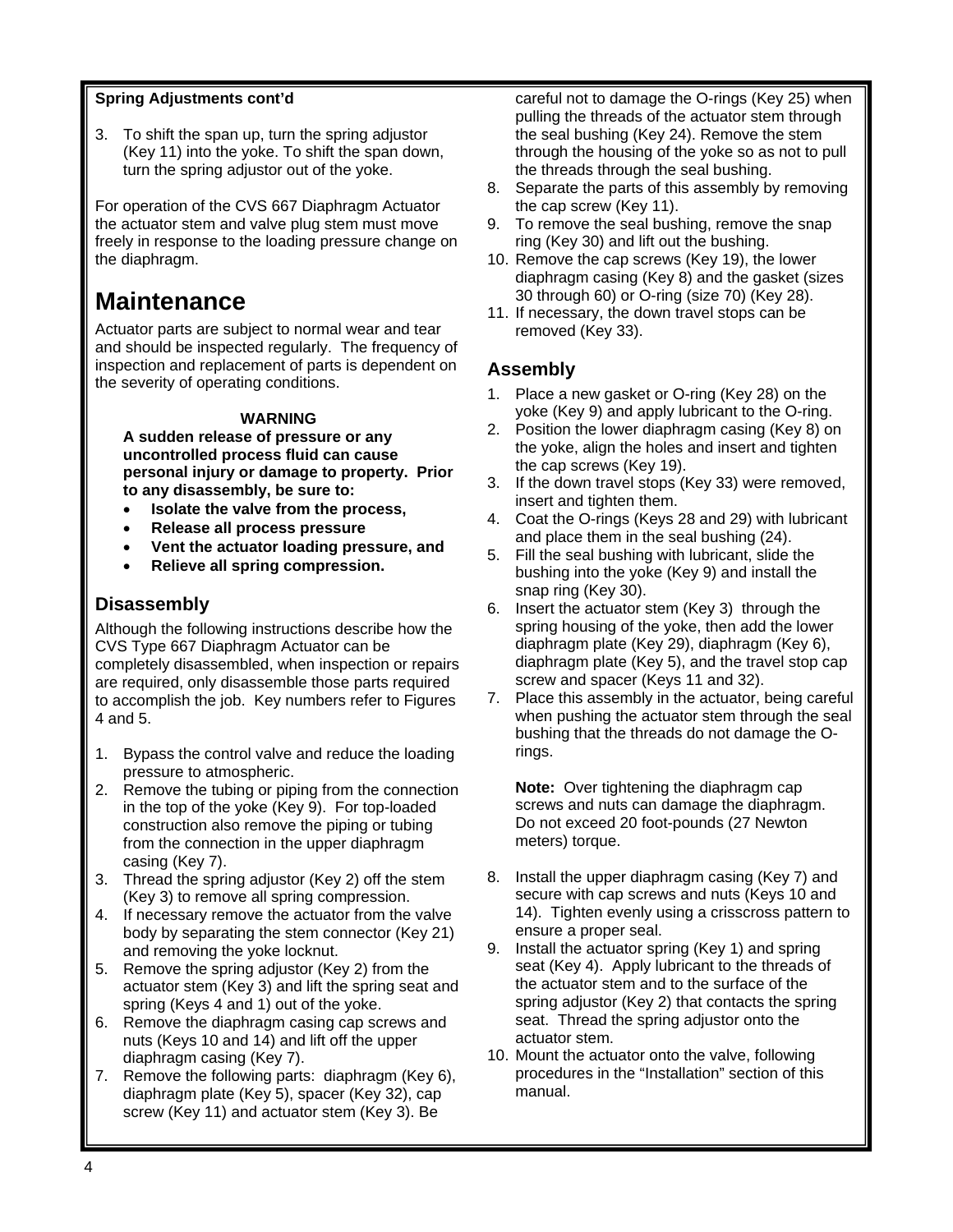### **CVS Type 667 Actuator Parts List**

The following parts list includes complete part numbers for components of the CVS Type 667 Actuator that are generally replaceable in the field, and are most commonly used. Key numbers correspond to those in Figures 4 and 5. Include the serial number of your actuator in all correspondence regarding replacement parts.



*Figure 4: CVS Type 667 Actuator, Sizes 30 through 60* 

#### **Table 2: Parts Reference**

| Key            | <b>Part Name</b>            |
|----------------|-----------------------------|
|                | <b>Actuator Spring</b>      |
| $\overline{2}$ | Spring Adjuster             |
| 3              | <b>Actuator Stem</b>        |
| 4              | <b>Spring Seat</b>          |
| 5              | Diaphragm Plate             |
| $6^\star$      | Diaphragm                   |
| 7              | <b>Upper Diaphragm Case</b> |
| 8              | Lower Diaphragm Case        |
| 9              | Yoke                        |
| 10             | <b>Bolt</b>                 |
| 11             | Cap Screw                   |
|                |                             |

| Key | <b>Part Name</b>              |
|-----|-------------------------------|
| 12  | <b>Travel Indicator</b>       |
| 13  | Hex Nut                       |
| 14  | Hex Jam Nut                   |
| 15  | Self-Tapping Screw            |
| 16  | <b>Travel Indicator Scale</b> |
| 17  | Nameplate                     |
| 18  | <b>Drive Screw</b>            |
| 19  | Bolt                          |
| 20  | Hex Nut                       |
| 21  | <b>Stem Connector</b>         |
| 22  | Twin Speed Nut (not shown)    |

| Pipe Bushing (Size 70 only) |
|-----------------------------|
| (not shown)                 |
| Seal Bushing                |
| O-Ring                      |
| O-Ring                      |
| Vent assembly               |
| Gasket / O-Ring             |
| Lower Diaphragm Plate       |
| Snap Ring                   |
| Washer                      |
| Spacer                      |
| Down Stop                   |
|                             |

\* Recommended spare part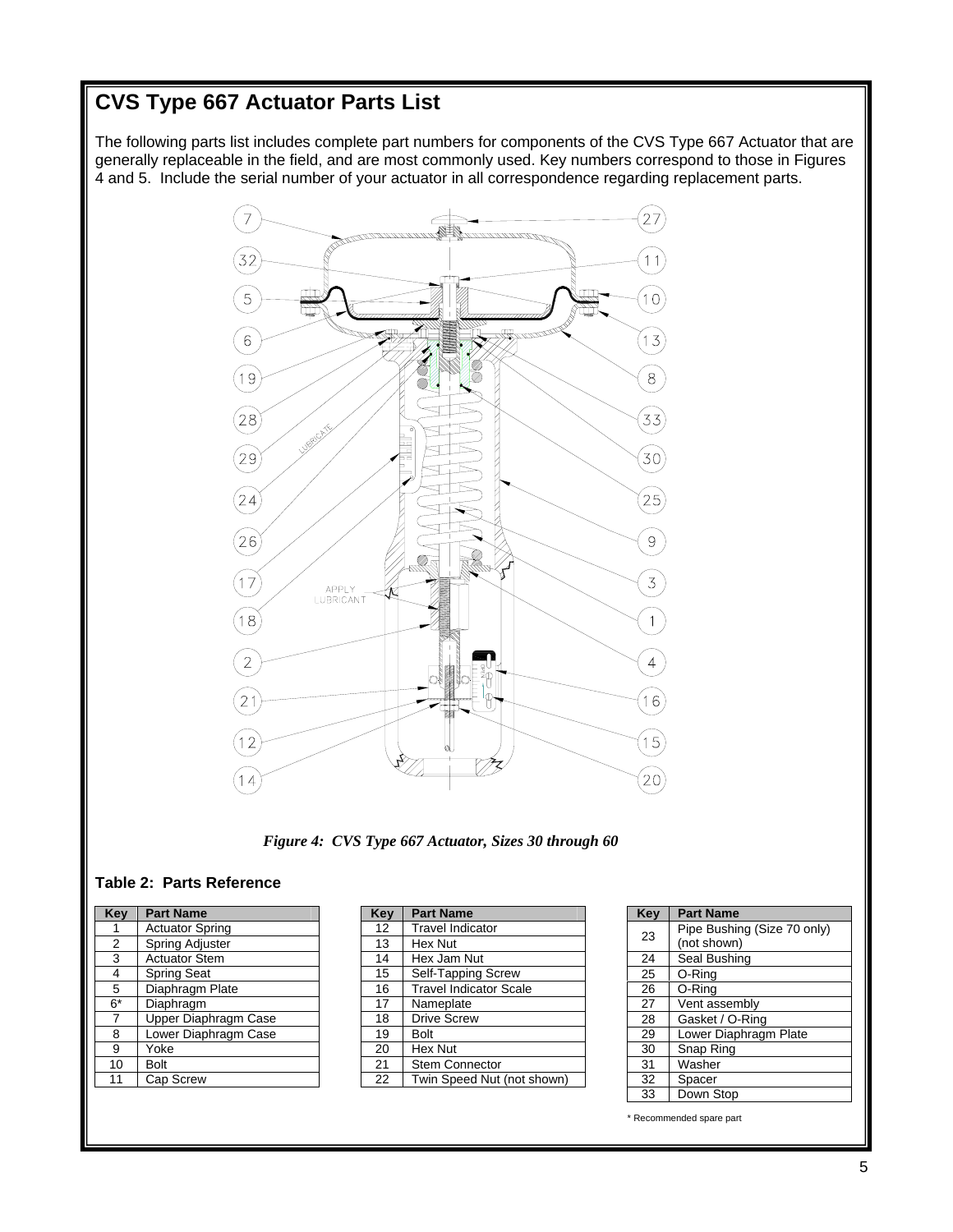

*Figure 5: CVS Type 667 Actuator, Size 70* 

### **Table 3: Parts List**

| <b>Key</b>   | <b>Description</b>                     | <b>Part Number</b>          |                             |
|--------------|----------------------------------------|-----------------------------|-----------------------------|
| $\mathbf{1}$ | <b>Actuator Spring</b>                 |                             | <b>Consult CVS Controls</b> |
| 2            |                                        | Size 30                     | CVS1E801724102              |
|              | Spring Adjustor                        | Sizes 34, 40                | CVS1E821024102              |
|              |                                        | Sizes 45, 46, 50, 60        | CVS1E846224102              |
|              |                                        | Size 70                     | CVS1N131824102              |
|              |                                        | Size 30                     | CVS1E801624222              |
|              |                                        | Size 34                     | CVS1E884724222              |
| 3            | <b>Actuator Stem</b>                   | Size 40                     | CVS1E820924222              |
|              | Steel. CD PL                           | Sizes 45, 46                | CVS1J332824222              |
|              |                                        | Sizes 50, 60                | CVS1E846124222              |
|              |                                        | Size 70                     | CVS2N131724222              |
|              |                                        | Size 30, Steel              | CVS1U425623122              |
|              |                                        | Sizes 34,40, Steel          | CVS1R179923122              |
| 4            | <b>Spring Seat</b>                     | Sizes 45, 46, 50, 60, Steel | CVS1R180023122              |
|              |                                        | Cast Iron<br>Size 70        | CVS1N129619052              |
|              |                                        | Steel                       | CVS1N757722012              |
|              |                                        | Size 30, Aluminum           | CVS30A2880X012              |
|              |                                        | Sizes 34,40, Cast Iron      | CVS3E880519042              |
| 5            | Diaphragm Plate                        | Sizes 45, 50, Aluminum      | CVS30A2882X012              |
|              |                                        | Sizes 46, 60, Cast Iron     | CVS2E847519042              |
|              |                                        | Size 70, Cast Iron          | CVS2N127019042              |
|              |                                        | Size 30                     | CVS2E800002202              |
|              |                                        | Sizes 34, 40                | CVS2E669902202              |
| 6            | Diaphragm<br>Nitrile                   | Sizes 45, 50                | CVS2E859602202              |
|              |                                        | Sizes 46, 50                | CVS2E859802202              |
|              |                                        | Size 70                     | CVS2N130902202              |
|              |                                        | Size 30                     | CVS2E800728992              |
|              |                                        | Sizes 34, 40                | CVS2E681428992              |
| 7            | <b>Upper Diaphragm Casing</b><br>Steel | Sizes 45, 50                | CVS3E844628992              |
|              |                                        | Sizes 46, 60                | CVS3E846728992              |
|              |                                        | Size 70                     | CVS2N127828992              |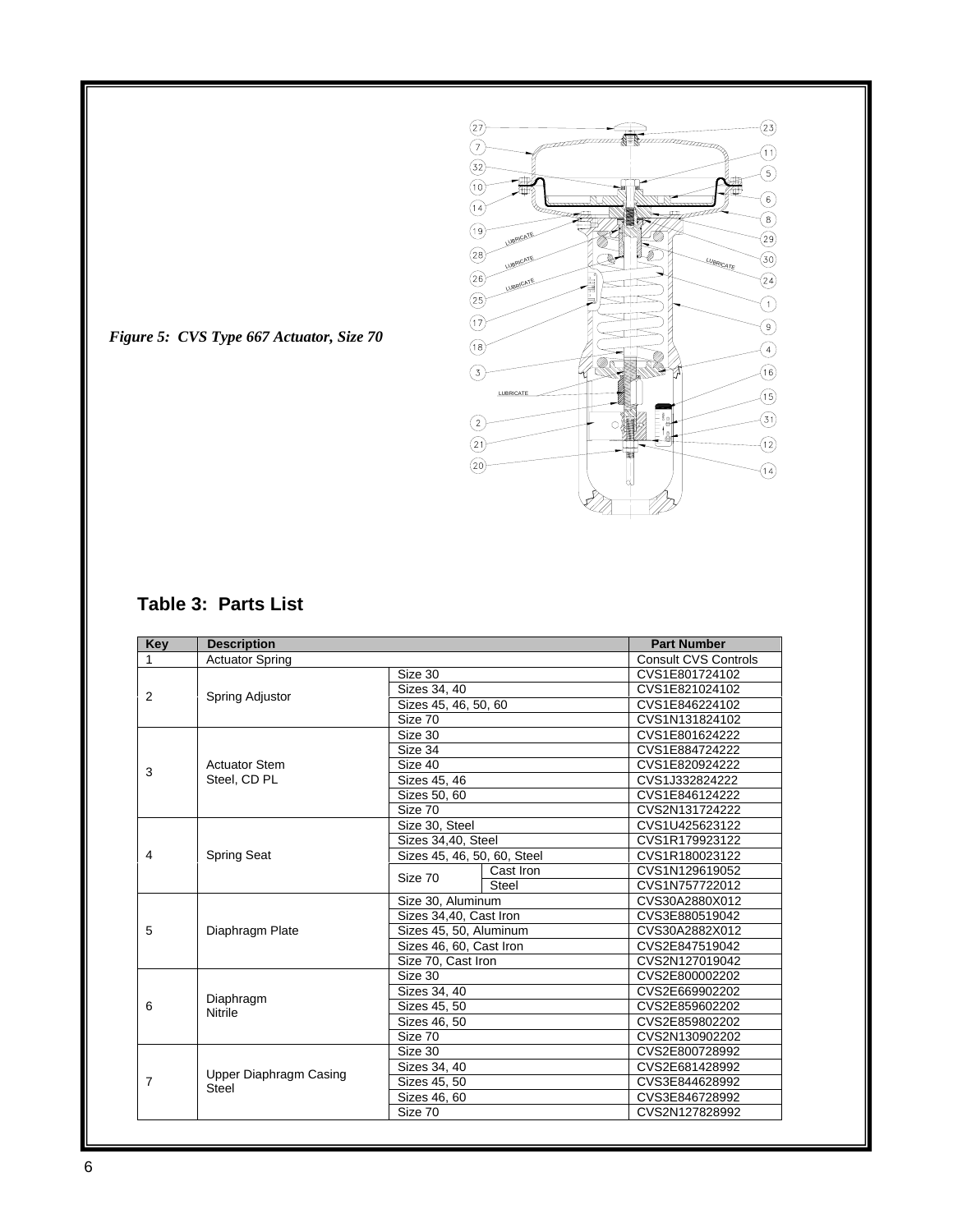### **Table 3: Parts List**

| <b>Key</b>      | <b>Description</b>                            |                                    | <b>Part Number</b>  |
|-----------------|-----------------------------------------------|------------------------------------|---------------------|
|                 |                                               | Size 30                            | CVS2E801125062      |
|                 |                                               | Sizes 34, 40                       | CVS2E682625062      |
| 8               | Lower Diaphragm Casing                        | Sizes 45, 50                       | CVS3E845325062      |
|                 | Steel                                         | Sizes 46, 60                       | CVS3E847725062      |
|                 |                                               | Size 70                            | CVS2N131025062      |
|                 |                                               | Size 30                            | CVS3E801419042      |
|                 |                                               | Size 34                            | CVS2E884619042      |
|                 | Yoke                                          | Size 40                            | CVS3E820819042      |
| 9               | Cast Iron                                     | Sizes 45, 46                       | CVS3E900819042      |
|                 |                                               | Sizes 50, 60                       | CVS3E845919042      |
|                 |                                               | Size 70                            | CVS3N130319042      |
|                 |                                               | Size 30 (12 req'd)                 | CVS1E760324052      |
|                 |                                               | Sizes 34, 40 (16 req'd)            | CVS1E760324052      |
| 10              | Cap Screw                                     |                                    | CVS1A675124052      |
|                 | Steel, CD PL                                  | Sizes 45, 50 (20 req'd)            | CVS1A675124052      |
|                 |                                               | Size 46, 60 (24 req'd)             |                     |
|                 |                                               | Size 70 (28 req'd)                 | CVS1A582824052      |
| 11              | Cap Screw                                     |                                    | See Following Table |
|                 |                                               | Sizes 30, 34                       | CVS1E793138992      |
| 12 <sup>°</sup> | Travel Indicator, SST                         | Sizes 40, 45, 46                   | CVS1E807538992      |
|                 |                                               | Sizes 50, 60                       | CVS1E832838992      |
|                 |                                               | Size 70                            | CVS1B971838992      |
| 13              | Hex Nut, SST (Refer to Key 10 for quantities) |                                    | CVS1A346524122      |
|                 |                                               | Sizes 30, 34 (2 req'd)             | CVS1P131224142      |
|                 |                                               | Size 40 (1 req'd)                  | CVS1A413224122      |
| 14              | Hex Jam Nut, CD PL                            | Size 45 (None req'd)               | $\overline{a}$      |
|                 |                                               | Size 46 (1 req'd)                  | CVA1A413224122      |
|                 |                                               | Sizes 50, 60, 70 (1 req'd)         | CVS1A375424122      |
|                 |                                               | Sizes 30, 34, 40, 45, 46 (2 req'd) | CVS1E793238992      |
| 15              | Self-tapping Screw, SST                       | Sizes 50, 60, 70 (2 req'd)         | CVS1E831338992      |
| 16              | <b>Travel Indicator Scale, SST</b>            |                                    | See Following Table |
| 17              | Nameplate, SST                                |                                    | CVS1K325738992      |
| 18              | Drive Screw, SST (4 req'd)                    |                                    | CVS1A368228982      |
|                 |                                               | Size 30 (6 req'd)                  | CVS1D529824052      |
|                 |                                               | Sizes 34, 40 (6 req'd)             | CVS1A368424052      |
| 19              | Cap Screw CD PL                               | Sizes 45, 46, 50, 60 (8 req'd)     | CVS1A368424052      |
|                 |                                               | Size 70 (12 req'd)                 | CVS1N129328992      |
|                 |                                               | Sizes 30, 34 (None req'd)          |                     |
|                 |                                               | Size 40 (1 req'd)                  | CVS1A353724122      |
| 20              | Hex Nut CD PL                                 | Size 45 (2 req'd)                  | CVS1A353724122      |
|                 |                                               | Size 46 (1 reg'd)                  | CVS1A353724122      |
|                 |                                               | Sizes 50, 60, 70 (1 req'd)         | CVS1A351124122      |
|                 |                                               |                                    | CVS1E7977000A2      |
|                 |                                               | Sizes 30, 34<br>Size 40            | CVS1E8033000A2      |
|                 |                                               |                                    |                     |
| 21              | Stem Connector, SST                           | Sizes 45, 46                       | CVS1J3330000A2      |
|                 |                                               | Sizes 50, 60                       | CVS1E8337000A2      |
|                 |                                               | Size 70                            | CVS1N1319000A2      |
|                 |                                               | Sizes 30, 34                       | CVS1E793938992      |
| 22              | Twin Speed Nut, SST                           | Sizes 40, 45, 46                   | CVS1E808438992      |
|                 |                                               | Sizes 50, 60, 70                   | CVS1E833538992      |
| 23              | Pipe Bushing, CD PL                           | Size 70                            | CVS1C379026232      |
|                 |                                               | Size 30                            | CVS1E791214012      |
| 24              | Seal Bushing, Brass                           | Sizes 34, 40                       | CVS1E682814012      |
|                 |                                               | Sizes 45 to 60                     | CVS1E845714012      |
|                 |                                               | Size 70                            | CVS1N131614012      |
|                 |                                               | Size 30                            | CVS1E591406992      |
|                 | O-Ring, Nitrile                               | Sizes 34, 40                       | CVS1D237506992      |
| 25              | $(2 \text{ req'}d)$                           | Sizes 45 to 60                     | CVS1C562206992      |
|                 |                                               | Size 70                            | CVS1E736906992      |
|                 |                                               | Sizes 30, 34, 40                   | CVS1C415706992      |
| 26              | O-Ring, Nitrile                               | Sizes 45, 46, 50, 60, 70           | CVS1E845806992      |
| 27              | Vent Assembly                                 |                                    | CVSY602X1A11        |
|                 |                                               | Sizes 30, 34, 40                   | CVS1E801204022      |
| 28              | Gasket, Garlock                               | Sizes 45, 46, 50, 60               | CVS1E845404022      |
|                 | O-Ring, Nitrile                               | Size 70                            | CVS1D269106992      |
|                 |                                               |                                    |                     |